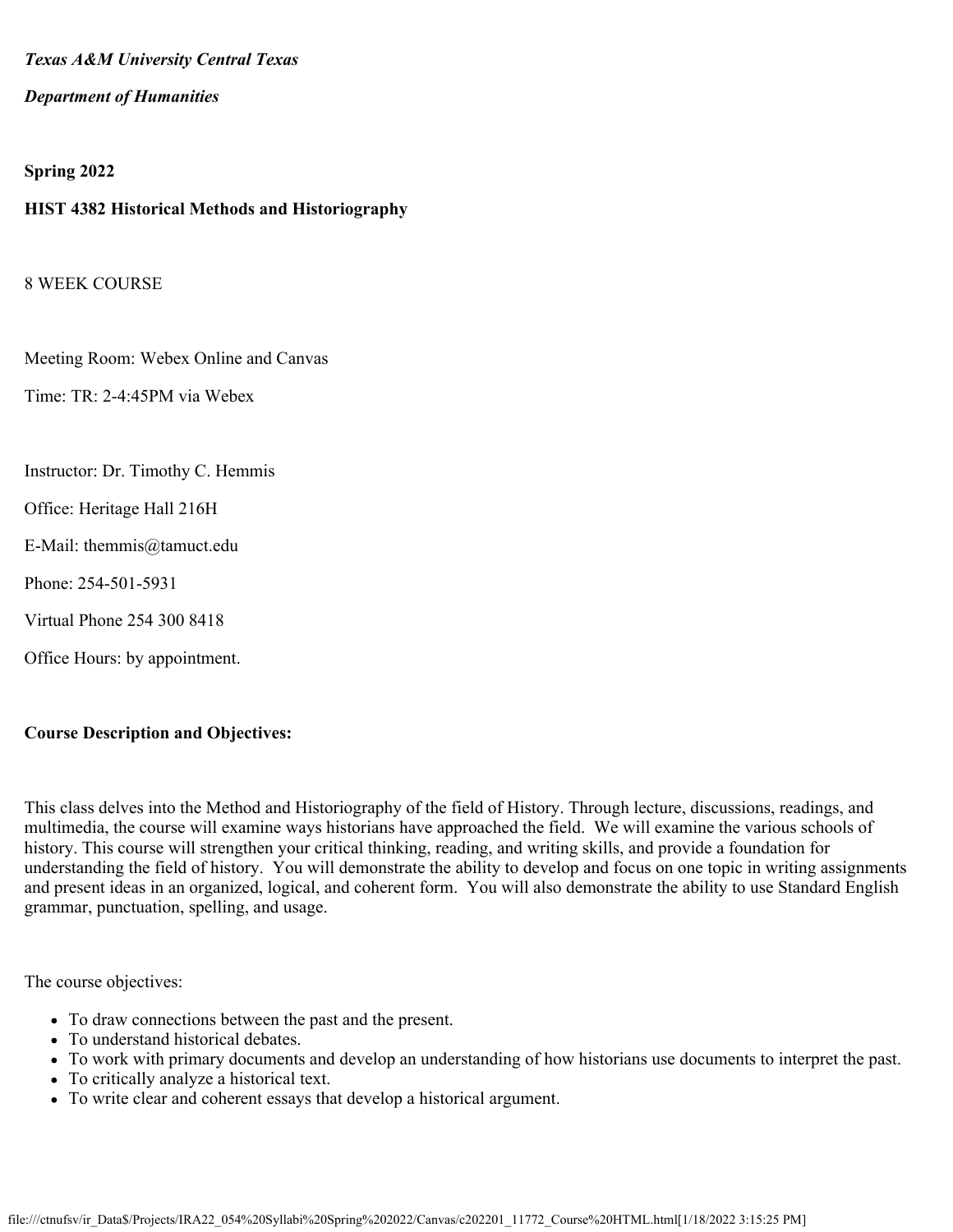This course is classified as *Writing Instructive* therefore writing will be an essential part of your assessment. You will be given several opportunities to improve your writing skills on various assignments including book reviews and drafts of research papers. Revising is a key part of the writing process, so you will receive feedback on all written assignments.

#### **Required Texts**

Maza, Sarah C. *Thinking About History*. Chicago: The University of Chicago Press, 2017.

Popkin, Jeremy D. *From Herodotus to H-Net: The Story of Historiography*. New York, NY: Oxford University Press, 2021.

Rampolla, Mary Lynn. *A Pocket Guide to Writing in History*. Boston: Bedford/St. Martin, 2018.

Turabian, Kate L. *A Manual for Writers of Research Papers, Theses, and Dissertations, Ninth Edition: Chicago Style for Students and Researchers*. University of Chicago Press, 2018.

#### **Recommended Texts**

Strunk, William, Roger Angell, and E. B. White. *The Elements of Style*. 2017.

There can be other articles and book chapters that the Professor may provide electronically each week.

# **Course Requirements**

Grades will be determined on the following basis:

Paper Proposal 100 points Annotated Bibliography 150 points

Class Participation 100 points Throughout the semester Reading Quizzes x 4 200 points (50 points each) Throughout the Semester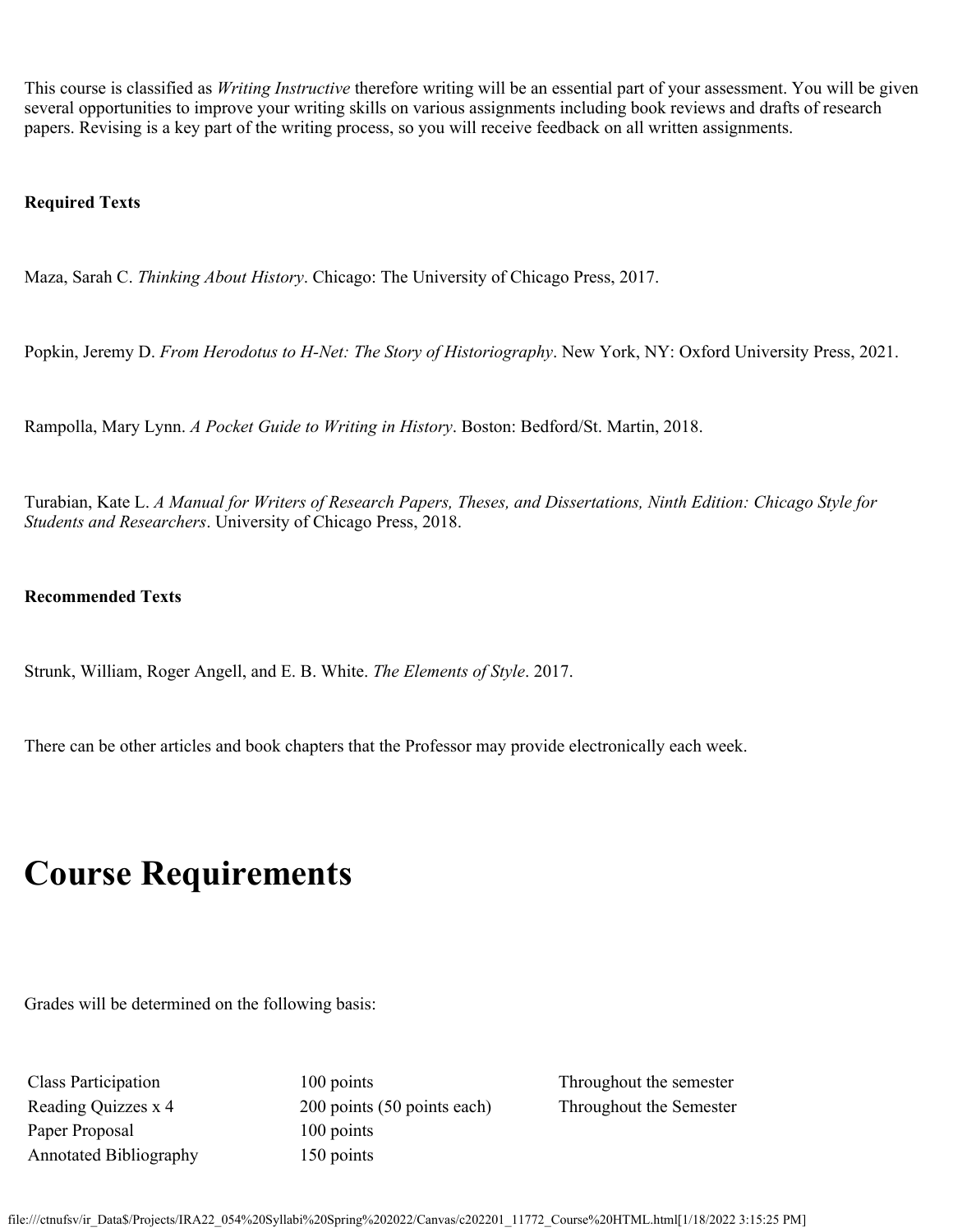Video Presentation 150 points Rough Draft of Paper 100 points Historiography Paper 200 points

#### **Scoring:**

Final Grades will be determined based upon the following scale:

| A             |     | 900-1000 points  |
|---------------|-----|------------------|
| B             | =   | 800-899 points   |
| $\mathcal{C}$ | $=$ | 700-799 points   |
| D             | =   | 600-699 points   |
| F             | —   | Below 600 points |

#### **Attendance and Participation**

Class attendance and participation are crucial elements of the learning experience. Attendance is mandatory. Attendance will be taken daily via Webex. In addition, attendance and participation means staying for the whole class and talking in class with your video on. Do not leave early without speaking to me beforehand. Failure to regularly attend class will result in dire consequences such as failing the class. If there are more than seven unexcused absences, you could **fail** the course. The professor reserves the right to decrease the overall grade if attendance is poor. Please come to class prepared and ready to discuss the readings assigned for the day.

# **Written Assignments**

Reading Quizzes

There will be four reading quizzes online via Canvas. These quizzes will amount to 20% or 200 points of the grade.

Annotated Bibliography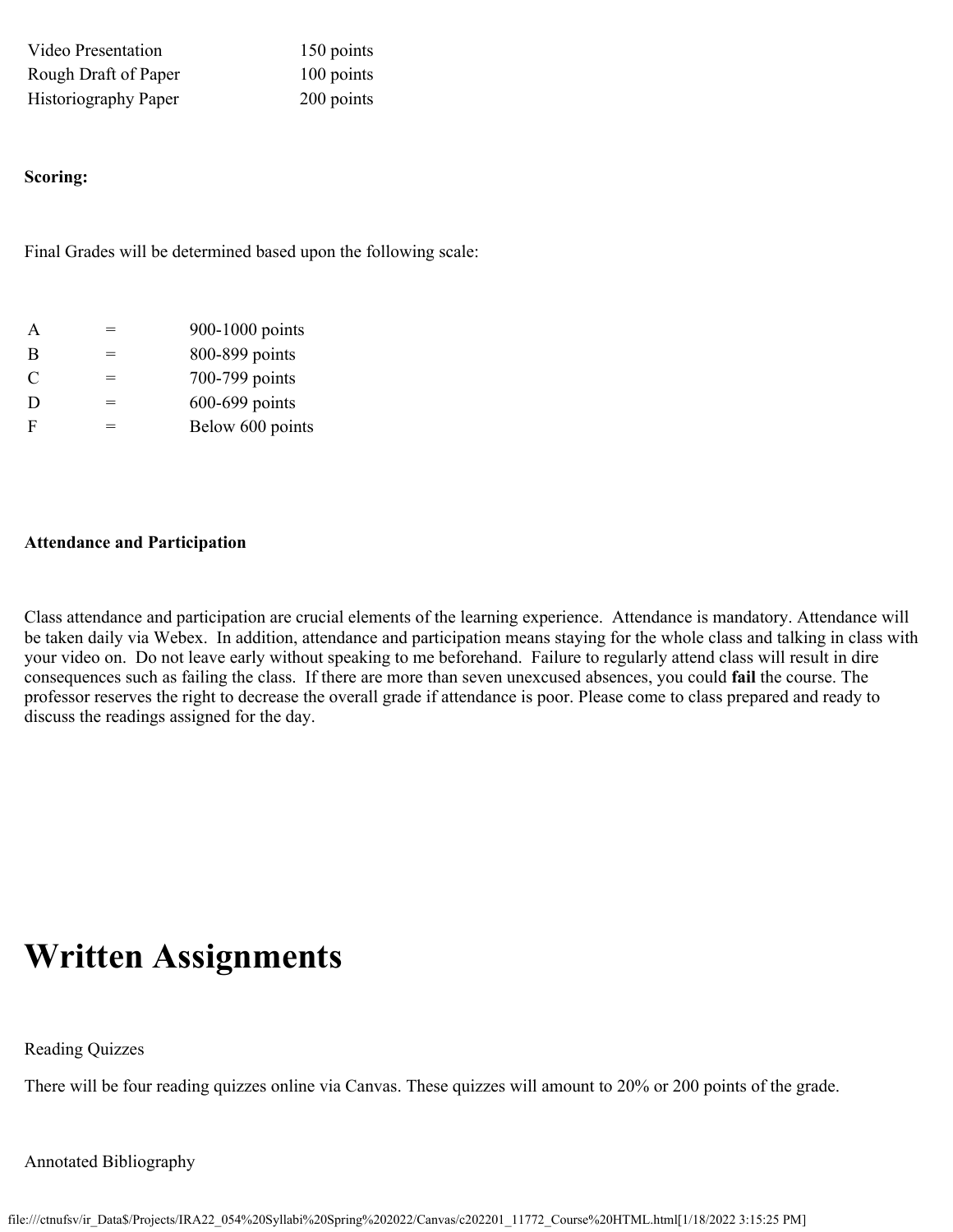The Annotated Bibliography will consist of 8 monographs and 3 journal articles. This assignment is worth 15% or 150 points of the final grade.

#### Paper Proposal

Each student will write a research proposal for their Historiography topic. It will be no more than 300 words long. Examples will be posted in Canvas. This proposal is worth  $10\%$  or 100 points of the Final Grade.

#### A Historiography Paper

A historiographical review essay of at least 10 monographs and 5 scholarly journal articles of your choosing. These may be chosen by topic (you could select two articles on communities at war) or three articles on a specific place (you could choose a book that examines Boston—one that focuses on religion, one on economics, and one on gender). The sources must deal with the class time period. The length will be 13-15 pages. The complete rough draft will be worth 10% or 100 points of the course grade and the final draft of the assignment is worth 20% or 200 points of the course grade. All papers will be submitted via Canvas.

#### Video Presentation

Students will give a 10-minute presentation on status of the field of their historiographic paper topic. This is worth 15% or 150 points of the grade. This presentation will be done via ARC/Studio in Canvas and posted to a discussion board.

# **Important Reminder**

*No late assignments will be accepted unless extreme circumstances. Extensions maybe granted if asked before 48 hours of the due date.*

#### **Academic Dishonesty**

Academic dishonesty will not be tolerated. You must follow to honesty codes set forth in the student handbook. Plagiarism is a serious offense. This or any other violation of the university's Code of Student Conduct can result in penalties that can include failing the assignment, an F in the class and/or expulsion from the university. For the official definition of what constitutes plagiarism, see the Student Handbook.

All academic misconduct concerns will be reported to the university's Office of Student Conduct. Ignorance of the university's standards and expectations is never an excuse to act with a lack of integrity. When in doubt on collaboration, citation, or any issue, please contact your instructor before taking a course of action.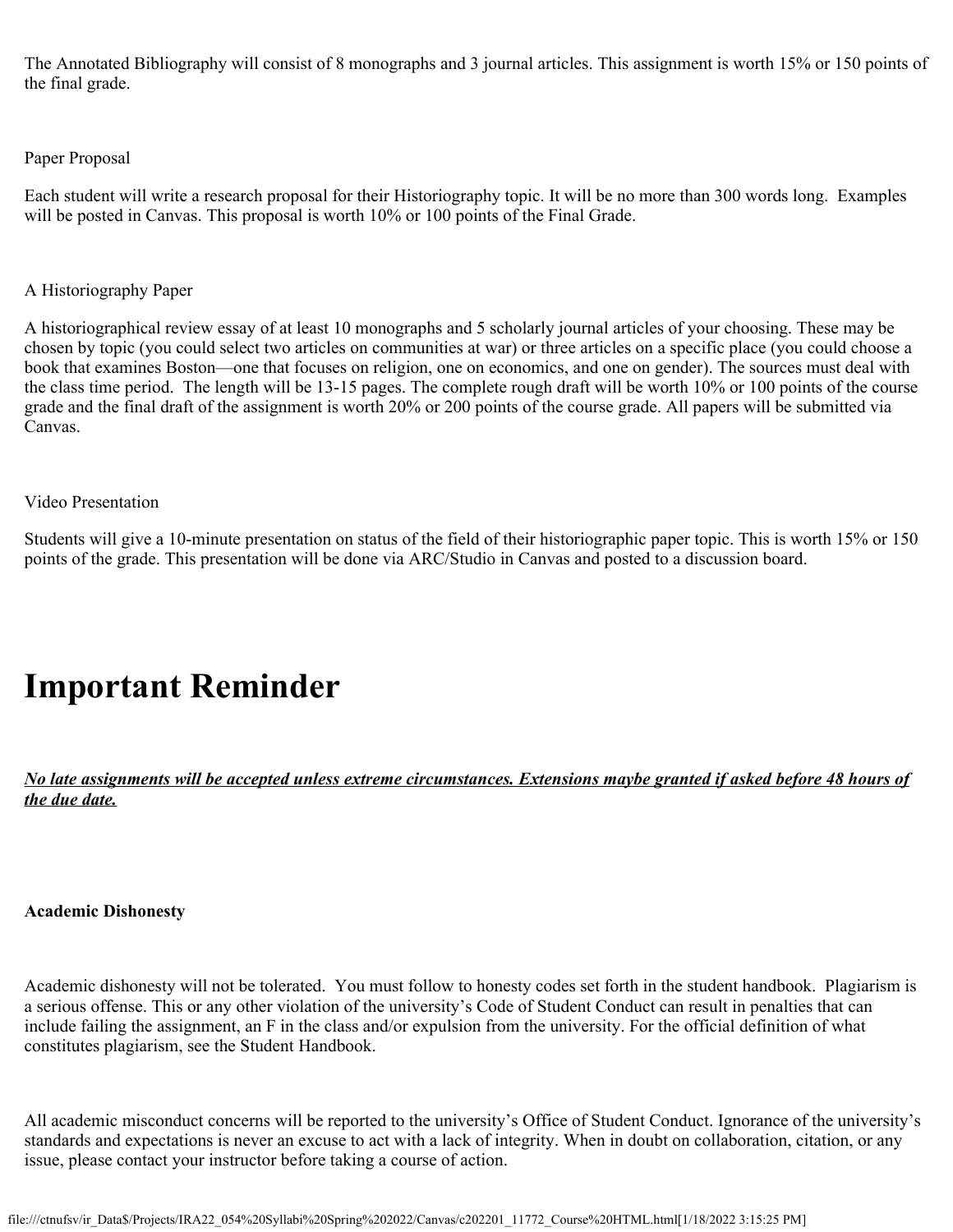The instructor reserves the right to use electronic resources to detect plagiarism.

#### **If you have any questions about this, please see me.**

#### **Formatting**

Essays must comply with the following formatting guidelines. Writing assignments are due on the day and time on Canvas. Essays must be submitted via Canvas.

Your papers must be typewritten, with 12 pt. font in Times New Roman and double-spaced lines. The header of your paper should be single-spaced and in the following format:

Your Name

Paper, HIS 343

Dr. Timothy Hemmis

janedoe@yahoo.com

Due Date

Your paper should have 1" margins on the top and bottom and 1.25" margins on the left right margins. Evidence must be cited using footnotes. Use of alternate forms of citation, such as the MLA format, is not acceptable. Finally, your essays must be stapled (no "dog ears," paper clips, or binders) and the pages numbered! If you have questions about the proper format of your essay, please see me during my office hours.

The essay must include evidence from the text, and you must cite that evidence using footnotes. Use the following examples as models:

First citation:

<sup>1</sup> Alfred F. Young, *The Shoemaker and the Tea Party: Memory and the American Revolution* (Boston: Beacon Press, 1999), 45.

Subsequent citations: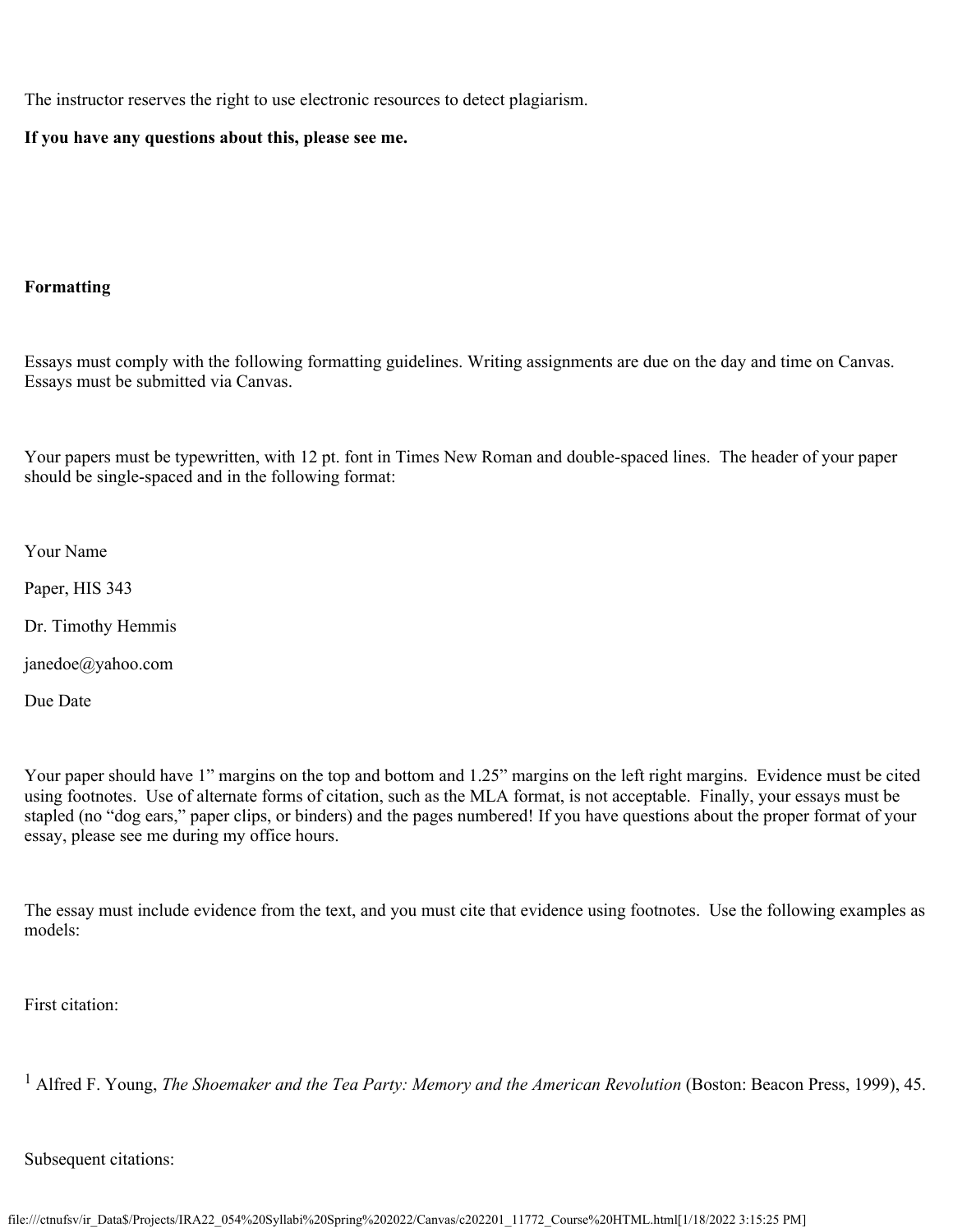5 Young, *The Shoemaker and the Tea Party,* 74.

#### **Unexcused/ Late Work or Absences:**

The only valid excuses for missing an exam or failing to turn in a paper or homework on time are illnesses requiring medical care, required university activities, religious holidays, or a personal emergency of a serious nature. To be excused without penalty, documentation is required. In certain other circumstances, I will allow you to turn in an assignment early or take an exam in advance, but you must see me as soon as possible. Do not wait until the last possible minute. If you need an extension please just ask at least 24 hours before the due date.

#### **Incomplete Policy**

**Students that find themselves facing an unexpected, life altering circumstance before the drop deadline should drop the course. Should a student encounter an unexpected, life altering circumstance after the drop deadline, that student may be eligible for an incomplete so long as all work due before the circumstance has been submitted and the student has a reasonable chance to pass the course should the work be completed as soon as the circumstance resolves itself. No student should expect to receive an incomplete.**

#### **Below is the required University Information**

# **TECHNOLOGY REQUIREMENTS AND SUPPORT**

*You need to include information about Technology Requirements and Support. In addition, include a statement on the technology requirements for the successful completion of the course and when applicable, information on how to access these resources (for example, how to obtain a certain software through University site license).*

# **Technology Requirements**

This course will use the A&M-Central Texas Instructure Canvas learning management system. We strongly recommend the latest versions of Chrome or Firefox browsers. Canvas no longer supports any version of Internet Explorer.

Logon to A&M-Central Texas Canvas [https://tamuct.instructure.com/] or access Canvas through the TAMUCT Online link in myCT [https://tamuct.onecampus.com/]. You will log in through our Microsoft portal.

Username: Your MyCT email address. Password: Your MyCT password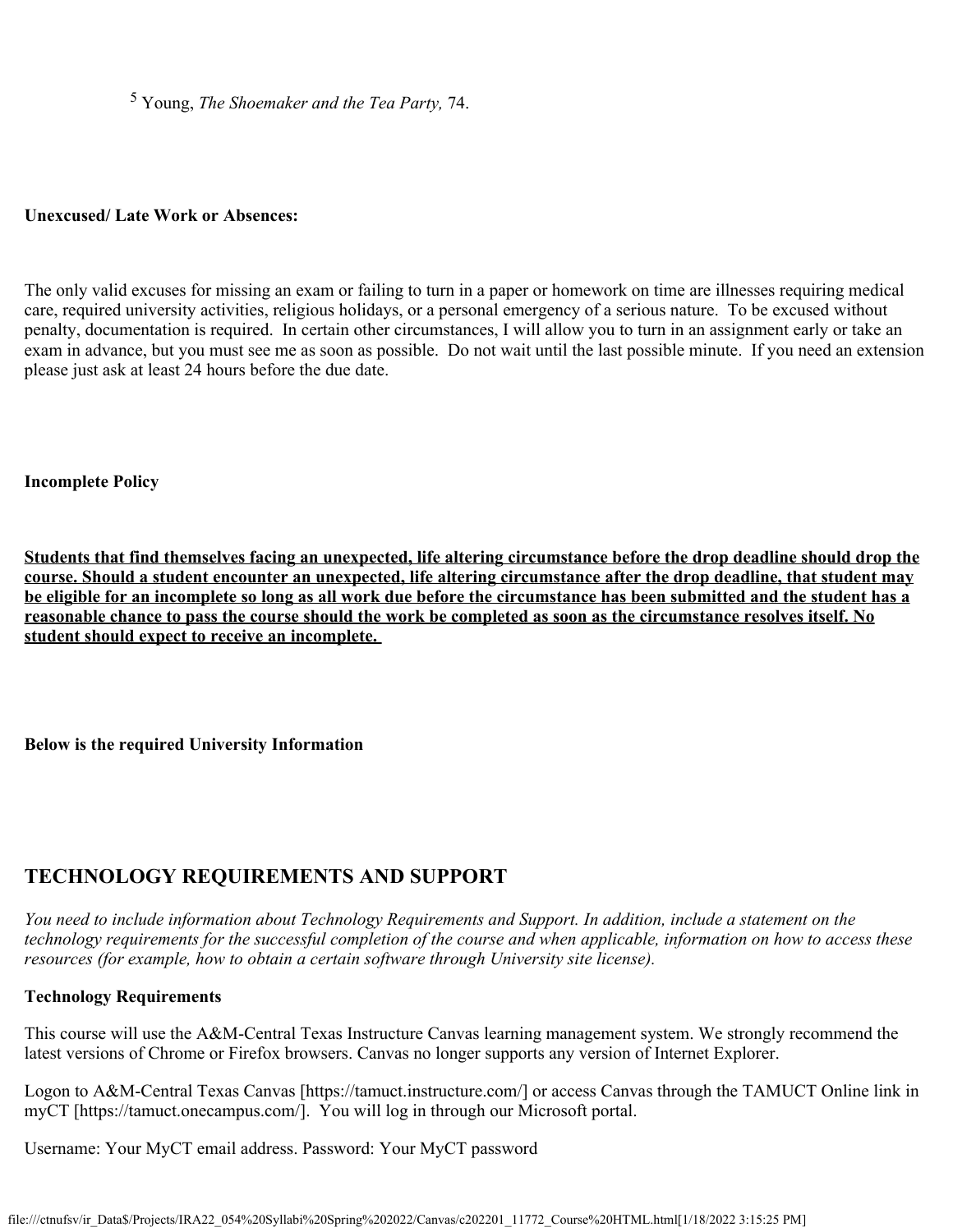#### **Canvas Support**

Use the Canvas Help link, located at the bottom of the left-hand menu, for issues with Canvas. You can select "Chat with Canvas Support," submit a support request through "Report a Problem," or call the Canvas support line: 1-844-757-0953.

For issues related to course content and requirements, contact your instructor.

#### **Online Proctored Testing**

A&M-Central Texas uses Proctorio for online identity verification and proctored testing. This service is provided at no direct cost to students. If the course requires identity verification or proctored testing, the technology requirements are: Any computer meeting the minimum computing requirements, plus web camera, speaker, and microphone (or headset). Proctorio also requires the Chrome web browser with their custom plug in.

# **Other Technology Support**

For log-in problems, students should contact Help Desk Central

24 hours a day, 7 days a week

Email: [helpdesk@tamu.edu](mailto:helpdesk@tamu.edu)

Phone: (254) 519-5466

[Web Chat](http://hdc.tamu.edu/): [http://hdc.tamu.edu]

*Please let the support technician know you are an A&M-Central Texas student.*

# **UNIVERSITY RESOURCES, PROCEDURES, AND GUIDELINES**

# **Drop Policy**

If you discover that you need to drop this class, you must complete the **Drop Request** Dynamic Form through Warrior Web.

[https://dynamicforms.ngwebsolutions.com/casAuthentication.ashx?InstID=eaed95b9-f2be-45f3-a37d-46928168bc10&targetUrl=https%3A%2F%2Fdynamicforms.ngwebsolutions.com%2FSubmit%2FForm%2FStart%2F53b8369e-0502-4f36-be43-f02a4202f612].

Faculty cannot drop students; this is always the responsibility of the student. The Registrar's Office will provide a deadline on the Academic Calendar for which the form must be completed. Once you submit the completed form to the Registrar's Office, you must go into Warrior Web and confirm that you are no longer enrolled. If you still show as enrolled, FOLLOW-UP with the Registrar's Office immediately. You are to attend class until the procedure is complete to avoid penalty for absence. Should you miss the drop deadline or fail to follow the procedure, you will receive an F in the course, which may affect your financial aid and/or VA educational benefits.

# **Academic Integrity**

Texas A&M University -Central Texas values the integrity of the academic enterprise and strives for the highest standards of academic conduct. A&M-Central Texas expects its students, faculty, and staff to support the adherence to high standards of personal and scholarly conduct to preserve the honor and integrity of the creative community. Academic integrity is defined as a commitment to honesty, trust, fairness, respect, and responsibility. Any deviation by students from this expectation may result in a failing grade for the assignment and potentially a failing grade for the course. Academic misconduct is any act that improperly affects a true and honest evaluation of a student's academic performance and includes, but is not limited to, working with others in an unauthorized manner, cheating on an examination or other academic work, plagiarism and improper citation of sources, using another student's work, collusion, and the abuse of resource materials. All academic misconduct concerns will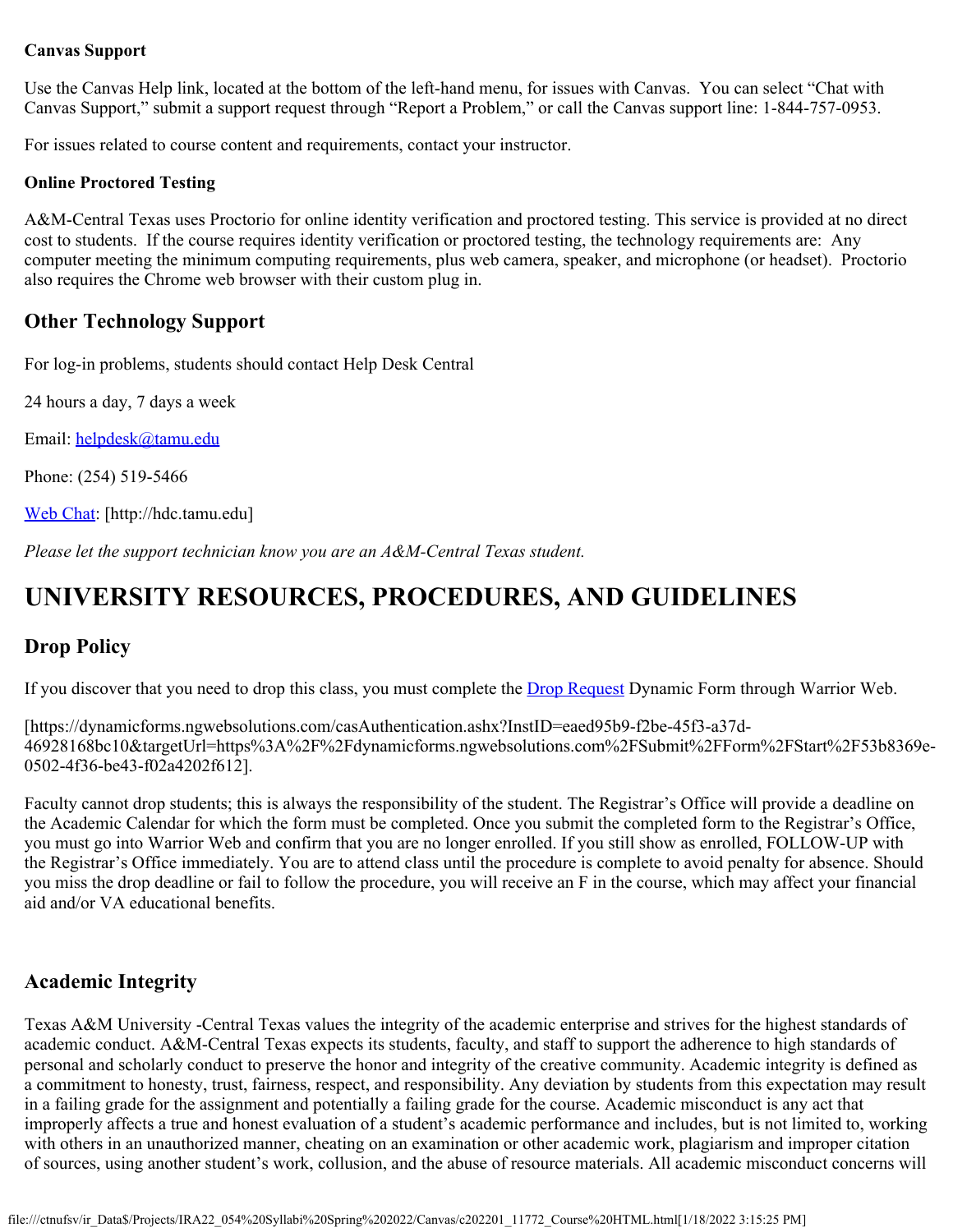be referred to the university's Office of Student Conduct. Ignorance of the university's standards and expectations is never an excuse to act with a lack of integrity. When in doubt on collaboration, citation, or any issue, please contact your instructor before taking a course of action.

For more [information regarding the Student Conduct process](https://www.tamuct.edu/student-affairs/student-conduct.html), [https://www.tamuct.edu/student-affairs/student-conduct.html].

If you know of potential honor violations by other students, you may [submit a report](https://cm.maxient.com/reportingform.php?TAMUCentralTexas&layout_id=0), [https://cm.maxient.com/reportingform.php?TAMUCentralTexas&layout\_id=0].

# **Academic Accommodations**

At Texas A&M University-Central Texas, we value an inclusive learning environment where every student has an equal chance to succeed and has the right to a barrier-free education. The Office of Access and Inclusion is responsible for ensuring that students with a disability receive equal access to the university's programs, services and activities. If you believe you have a disability requiring reasonable accommodations please contact the Office of Access and Inclusion, WH-212; or call (254) 501- 5836. Any information you provide is private and confidential and will be treated as such.

For more information please visit our **Access & Inclusion** Canvas page (log-in required) [https://tamuct.instructure.com/courses/717]

Important information for Pregnant and/or Parenting Students

Texas A&M University-Central Texas supports students who are pregnant and/or parenting. In accordance with requirements of Title IX and related guidance from US Department of Education's Office of Civil Rights, the Dean of Student Affairs' Office can assist students who are pregnant and/or parenting in seeking accommodations related to pregnancy and/or parenting. Students should seek out assistance as early in the pregnancy as possible. For more information, please visit [Student Affairs](https://www.tamuct.edu/student-affairs/index.html) [https://www.tamuct.edu/student-affairs/index.html]. Students may also contact the institution's Title IX Coordinator. If you would like to read more about these [requirements and guidelines](http://www2.ed.gov/about/offices/list/ocr/docs/pregnancy.pdf) online, please visit the website [http://www2.ed.gov/about/offices/list/ocr/docs/pregnancy.pdf].

Title IX of the Education Amendments Act of 1972 prohibits discrimination on the basis of sex and gender–including pregnancy, parenting, and all related conditions. A&M-Central Texas is able to provide flexible and individualized reasonable accommodation to pregnant and parenting students. All pregnant and parenting students should contact the Associate Dean in the Division of Student Affairs at (254) 501-5909 to seek out assistance. Students may also contact the University's Title IX Coordinator.

# **Tutoring**

Tutoring is available to all A&M-Central Texas students, on a remote online basis. Visit the Academic Support Community in Canvas to view schedules and contact information. Subjects tutored on campus include Accounting, Advanced Math, Biology, Finance, Statistics, Mathematics, and Study Skills. Student success coaching is available online upon request.

If you have a question regarding tutor schedules, need to schedule a tutoring session, are interested in becoming a tutor, success coaching, or have any other question, contact Academic Support Programs at (254) 501-5836, visit the Office of Student Success at 212F Warrior Hall, or by emailing student success  $@$  tamuct.edu.

Chat live with a tutor 24/7 for almost any subject from on your computer! Tutor.com is an online tutoring platform that enables A&M-Central Texas students to log in and receive online tutoring support at no additional cost. This tool provides tutoring in over 40 subject areas except writing support. Access Tutor.com through Canvas.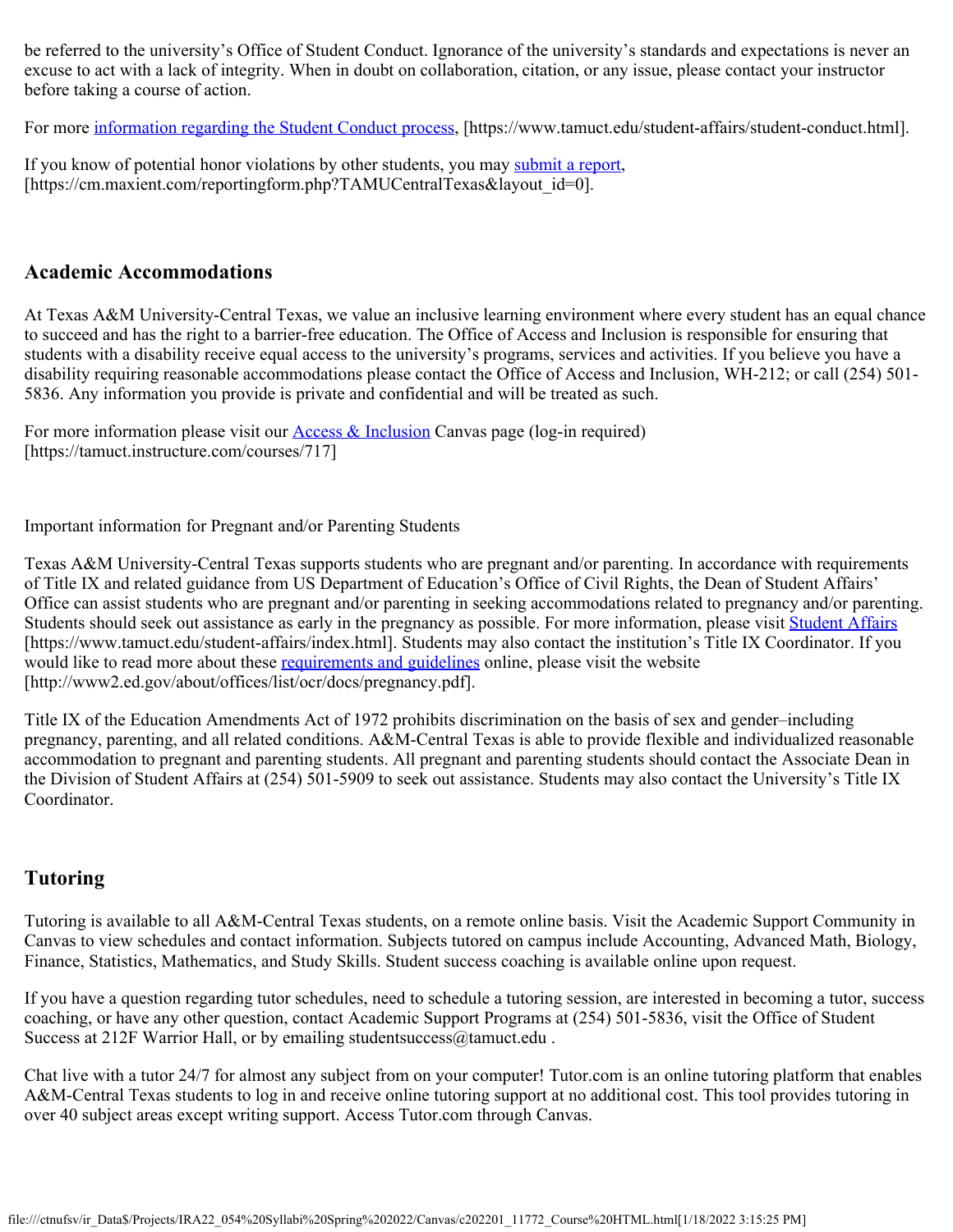#### University Writing Center

University Writing Center: Located in Warrior Hall 416, the University Writing Center (UWC) at Texas A&M University– Central Texas (A&M–Central Texas) is a free service open to all A&M–Central Texas students. For the Spring 2022 semester, the hours of operation are from 10:00 a.m.-5:00 p.m. Monday thru Thursday in Warrior Hall 416 (with online tutoring available every hour as well) with satellite hours available online only Monday thru Thursday from 6:00-9:00 p.m. and Saturday 12:00- 3:00 p.m.

Tutors are prepared to help writers of all levels and abilities at any stage of the writing process. While tutors will not write, edit, or grade papers, they will assist students in developing more effective composing practices. By providing a practice audience for students' ideas and writing, our tutors highlight the ways in which they read and interpret students' texts, offering guidance and support throughout the various stages of the writing process. In addition, students may work independently in the UWC by checking out a laptop that runs the Microsoft Office suite and connects to WIFI, or by consulting our resources on writing, including all of the relevant style guides. Whether you need help brainstorming ideas, organizing an essay, proofreading, understanding proper citation practices, or just want a quiet place to work, the UWC is here to help!

Students may arrange a one-to-one session with a trained and experienced writing tutor by making an appointment via [WCOnline](https://tamuct.mywconline.com/) [https://tamuct.mywconline.com/]. In addition, you can email Dr. Bruce Bowles Jr. at bruce.bowles@tamuct.edu if you have any questions about the UWC, need any assistance with scheduling, or would like to schedule a recurring appointment with your favorite tutor by making an appointment via [WCOnline](https://tamuct.mywconline.com/) [https://tamuct.mywconline.com/]. In addition, you can email Dr. Bruce Bowles Jr. at bruce.bowles@tamuct.edu if you have any questions about the UWC, need any assistance with scheduling, or would like to schedule a recurring appointment with your favorite tutor.

# **University Library**

The University Library provides many services in support of research across campus and at a distance. We offer over 200 electronic databases containing approximately 400,000 eBooks and 82,000 journals, in addition to the 96,000 items in our print collection, which can be mailed to students who live more than 50 miles from campus. Research guides for each subject taught at A&M-Central Texas are available through our website to help students navigate these resources. On campus, the library offers technology including cameras, laptops, microphones, webcams, and digital sound recorders.

Research assistance from a librarian is also available 24 hours a day through our online chat service, and at the reference desk when the library is open. Research sessions can be scheduled for more comprehensive assistance, and may take place virtually through WebEx, Microsoft Teams or in-person at the library. [Schedule an appointment](https://nam04.safelinks.protection.outlook.com/?url=https%3A%2F%2Ftamuct.libcal.com%2Fappointments%2F%3Fg%3D6956&data=04%7C01%7Clisa.bunkowski%40tamuct.edu%7Cde2c07d9f5804f09518008d9ab7ba6ff%7C9eed4e3000f744849ff193ad8005acec%7C0%7C0%7C637729369835011558%7CUnknown%7CTWFpbGZsb3d8eyJWIjoiMC4wLjAwMDAiLCJQIjoiV2luMzIiLCJBTiI6Ik1haWwiLCJXVCI6Mn0%3D%7C3000&sdata=KhtjgRSAw9aq%2FoBsB6wyu8b7PSuGN5EGPypzr3Ty2No%3D&reserved=0) [here](https://nam04.safelinks.protection.outlook.com/?url=https%3A%2F%2Ftamuct.libcal.com%2Fappointments%2F%3Fg%3D6956&data=04%7C01%7Clisa.bunkowski%40tamuct.edu%7Cde2c07d9f5804f09518008d9ab7ba6ff%7C9eed4e3000f744849ff193ad8005acec%7C0%7C0%7C637729369835011558%7CUnknown%7CTWFpbGZsb3d8eyJWIjoiMC4wLjAwMDAiLCJQIjoiV2luMzIiLCJBTiI6Ik1haWwiLCJXVCI6Mn0%3D%7C3000&sdata=KhtjgRSAw9aq%2FoBsB6wyu8b7PSuGN5EGPypzr3Ty2No%3D&reserved=0) [https://tamuct.libcal.com/appointments/?g=6956]. Assistance may cover many topics, including how to find articles in peer-reviewed journals, how to cite resources, and how to piece together research for written assignments.

Our 27,000-square-foot facility on the A&M-Central Texas main campus includes student lounges, private study rooms, group work spaces, computer labs, family areas suitable for all ages, and many other features. Services such as interlibrary loan, TexShare, binding, and laminating are available. The library frequently offers workshops, tours, readings, and other events. For more information, please visit our [Library website](https://nam04.safelinks.protection.outlook.com/?url=https%3A%2F%2Ftamuct.libguides.com%2Findex&data=04%7C01%7Clisa.bunkowski%40tamuct.edu%7C7d8489e8839a4915335f08d916f067f2%7C9eed4e3000f744849ff193ad8005acec%7C0%7C0%7C637566044056484222%7CUnknown%7CTWFpbGZsb3d8eyJWIjoiMC4wLjAwMDAiLCJQIjoiV2luMzIiLCJBTiI6Ik1haWwiLCJXVCI6Mn0%3D%7C1000&sdata=2R755V6rcIyedGrd4Os5rkgn1PvhHKU3kUV1vBKiHFo%3D&reserved=0)

[http://tamuct.libguides.com/index].

\*\*\*This syllabus is a mutual contract between the professor and student and the student and professor. It will not be altered lightly, however if circumstances make it necessary, the changes will be made as far in advance as is possible.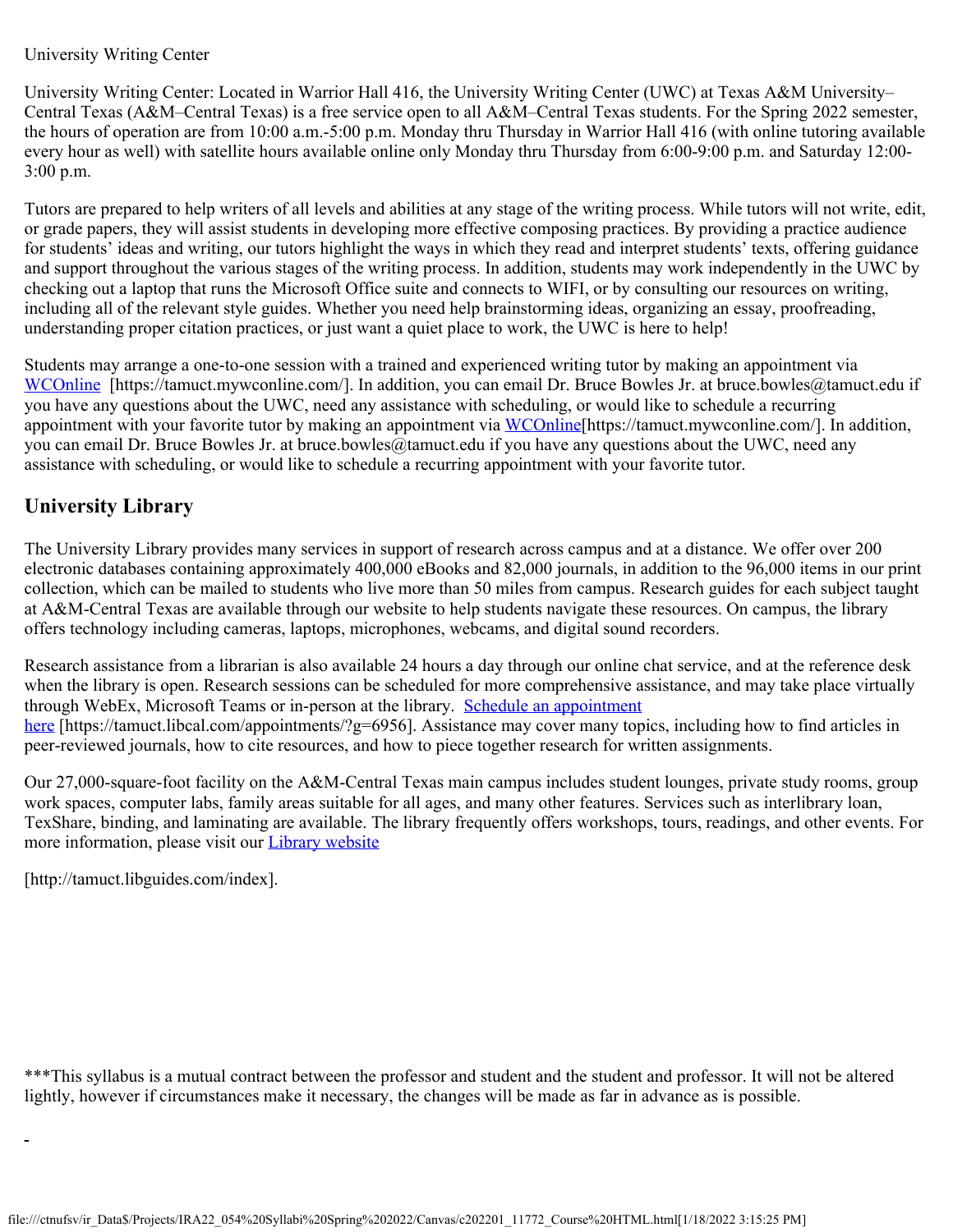# **Course Schedule**

#### **All READINGS AND ASSIGNMENTS WILL BE POSTED VIA CANVAS**

#### **Week 1 What is History? And the Birth of History JAN 18 and 20**

**Week 2 Early Modern Historians and What is Historiography JAN 25 and 27**

Paper Proposal is due Jan 27

#### **Week 3 The Schools of History and How to write a Historiography FEB 1 and 3**

# **Week 4 The Twentieth Century and History FEB 8 and 10**

Annotated Bibliography is Due Feb 10

# **Week 5 Progressives and Revisionists FEB 15 and 17**

# **Week 6 New Historiography FEB 22 and 24**

Rough Draft is Due 24

# **Week 7 What is the Future of History ? MAR 1 and 3**

Video Presentation Due Mar 3

# **Week 8 Final Week MAR 8 and 10**

Final Draft is Due Mar  $10^{th}$